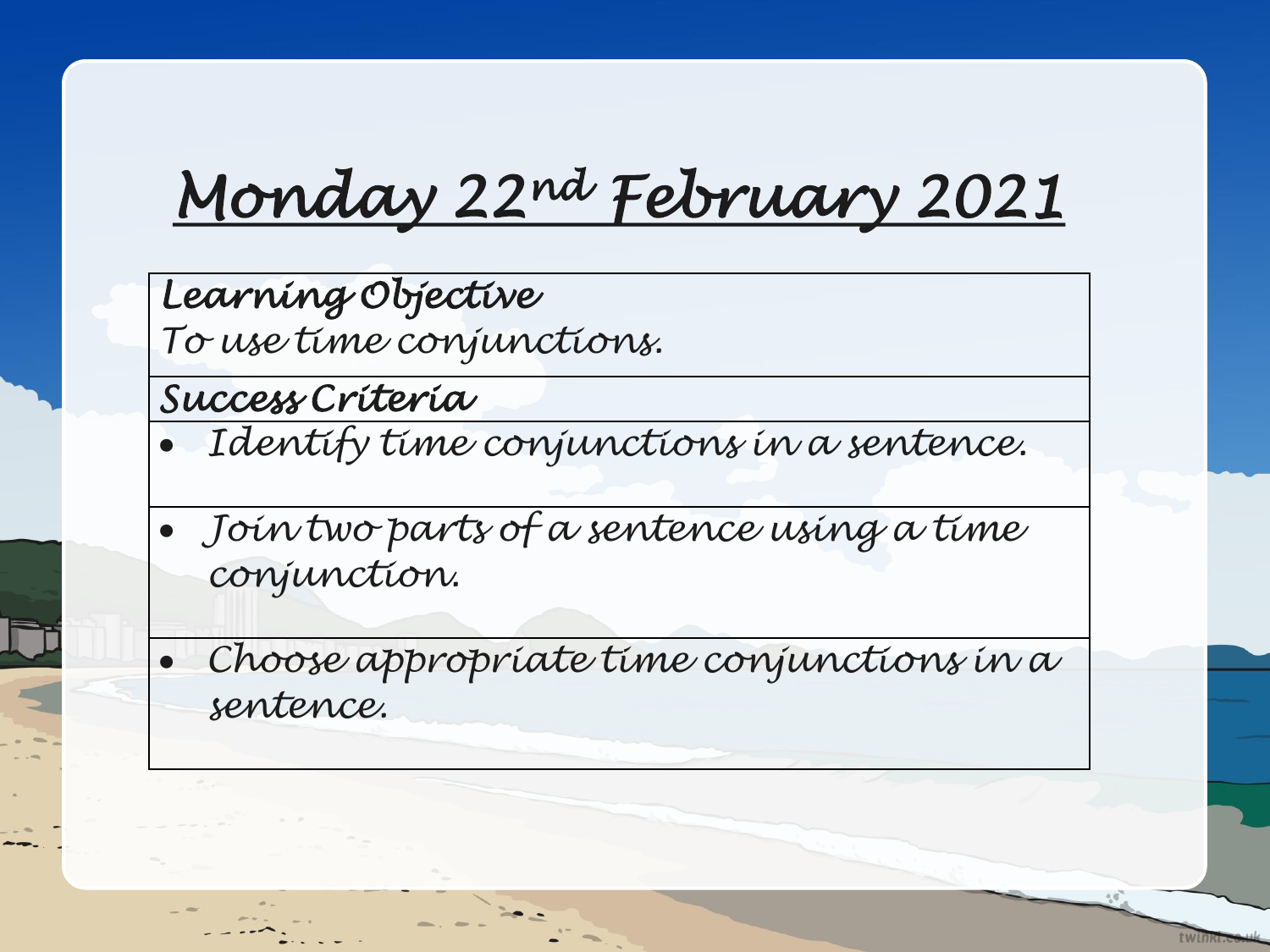# **Time Conjunctions**

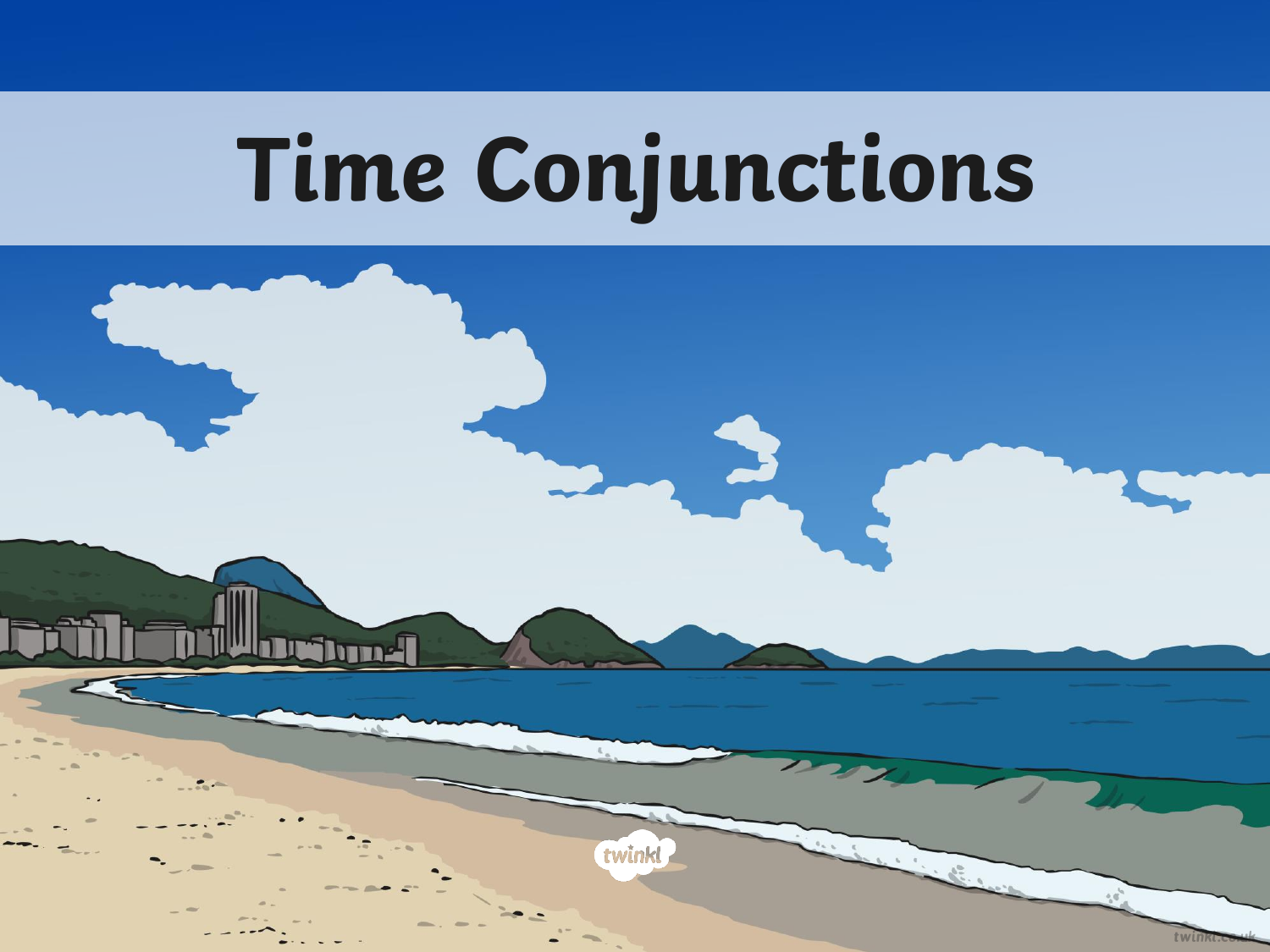#### What are conjunctions?

Conjunctions are used to join ideas in a sentence. They are used to give more information, give reasons or other ideas – they join the ideas together.



They can be used at the **beginning** of a sentence. **When** the dog had settled in his basket, he began to snore gently.

Or they can be used in the **middle** of a sentence. The dog began to snore gently **when** he had settled in his basket.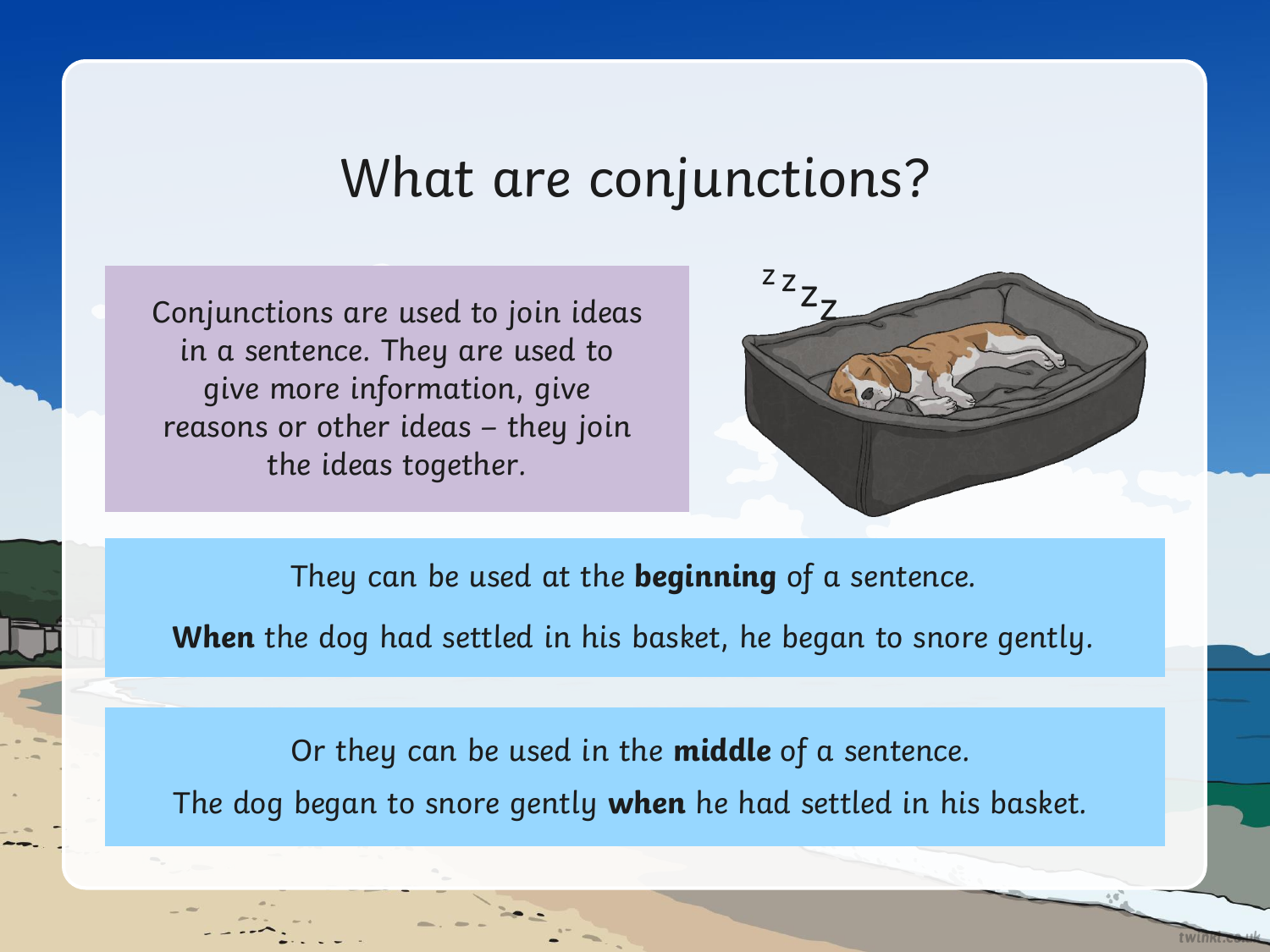More examples can be seen below:



She brushed her teeth **before**



she left for school.

After the rain had stopped, the children went out to play.

The children went out to play **after** the rain has stopped.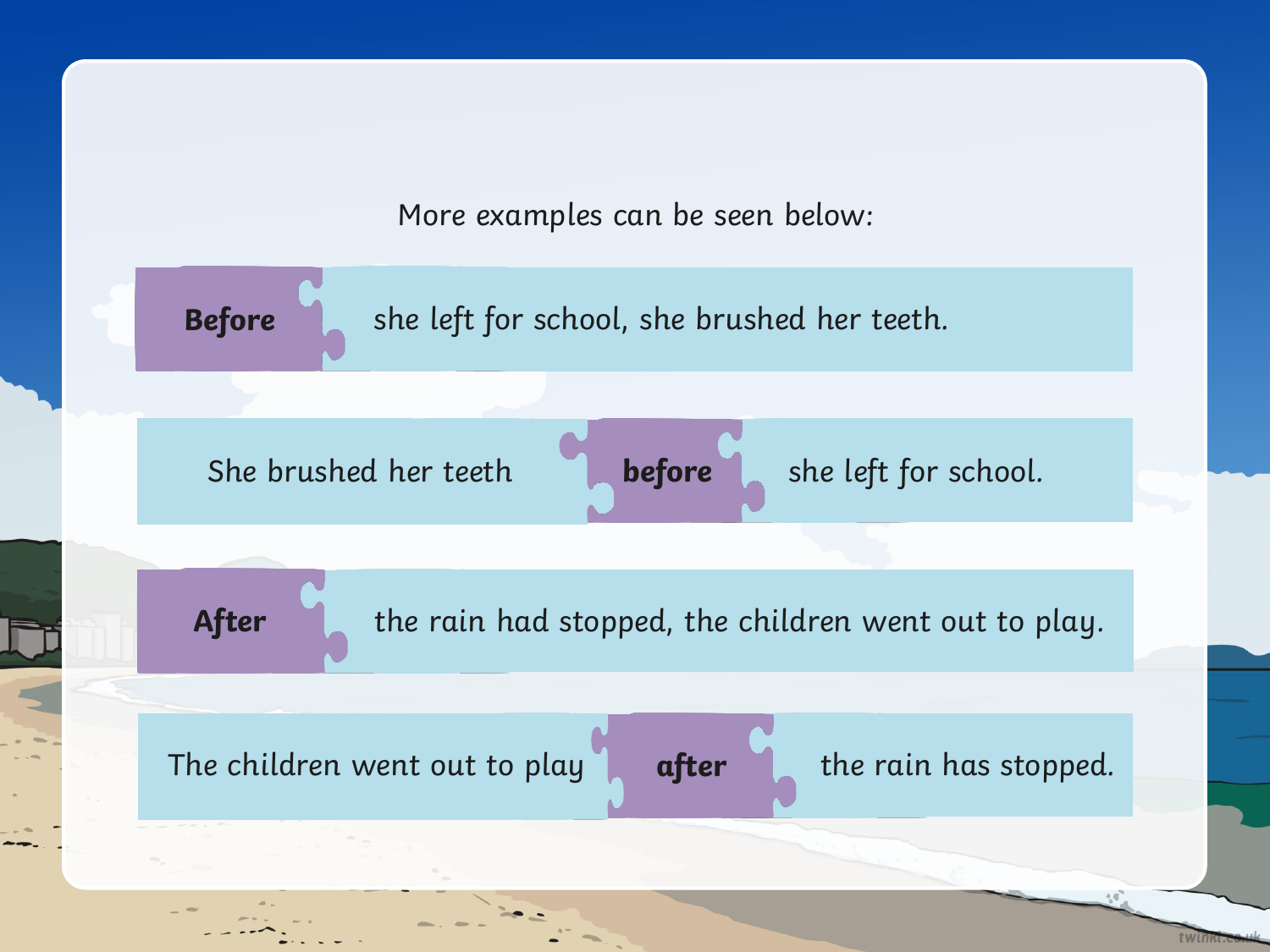| Decide which time conjunction would go best in each of<br>these sentences.                        |                                                       |       |                                                            |          |       |  |  |  |
|---------------------------------------------------------------------------------------------------|-------------------------------------------------------|-------|------------------------------------------------------------|----------|-------|--|--|--|
|                                                                                                   | after                                                 | since | before                                                     | whenever | until |  |  |  |
| 1.                                                                                                |                                                       |       | I enjoy playing at the park ______________________ school. |          |       |  |  |  |
| 2.                                                                                                | <sub>.</sub> I have a treat I eat my meal .           |       |                                                            |          |       |  |  |  |
| 3.                                                                                                |                                                       |       |                                                            |          |       |  |  |  |
| 4.                                                                                                | I started Year 3 I have been feeling really grown up. |       |                                                            |          |       |  |  |  |
| 5.                                                                                                |                                                       |       |                                                            |          |       |  |  |  |
|                                                                                                   |                                                       |       |                                                            |          |       |  |  |  |
| Discuss whether the conjunction appears at the beginning or middle of each<br>of these sentences. |                                                       |       |                                                            |          |       |  |  |  |
|                                                                                                   |                                                       |       |                                                            |          |       |  |  |  |

 $\gamma$  6

twinkt.com

**SA** 

 $\rightarrow$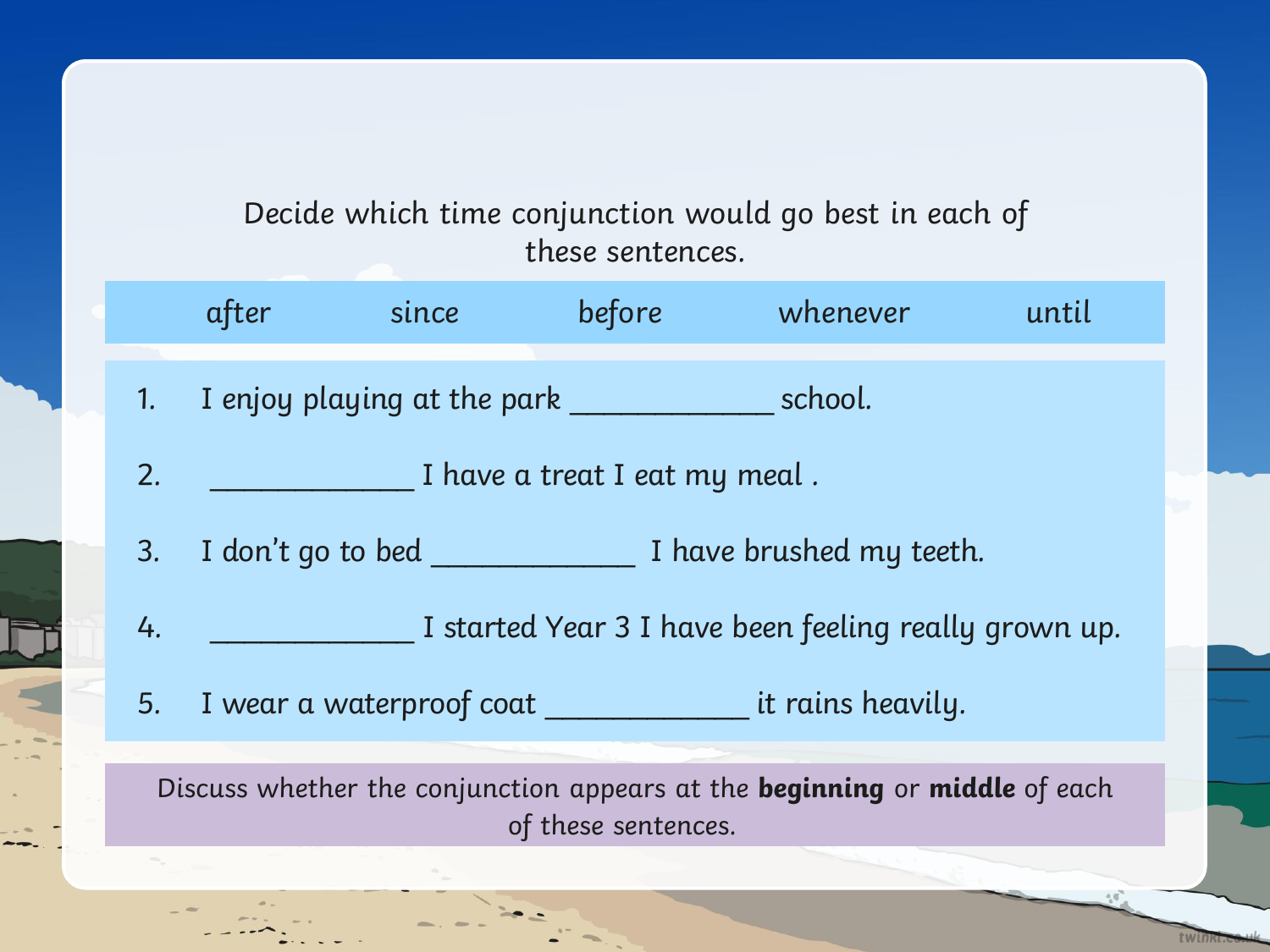## **Wiggle It!**

#### **Answers**

| after | since | before | whenever | until |
|-------|-------|--------|----------|-------|
|       |       |        |          |       |
|       |       |        |          |       |

1. I enjoy playing at the park **after** school.

- 2. Before I have a treat I eat my meal.
- 3. I don't go to bed **\_\_\_\_\_<u>until</u>\_\_\_\_\_** I have brushed my teeth.
- 4. \_\_\_\_\_\_\_\_\_\_\_\_ I started Year 3 I have been feeling really grown up. **Since**
- 5. I wear a waterproof coat **whenever** it rains heavily.

Look at where the conjunctions appear in each of these sentences.